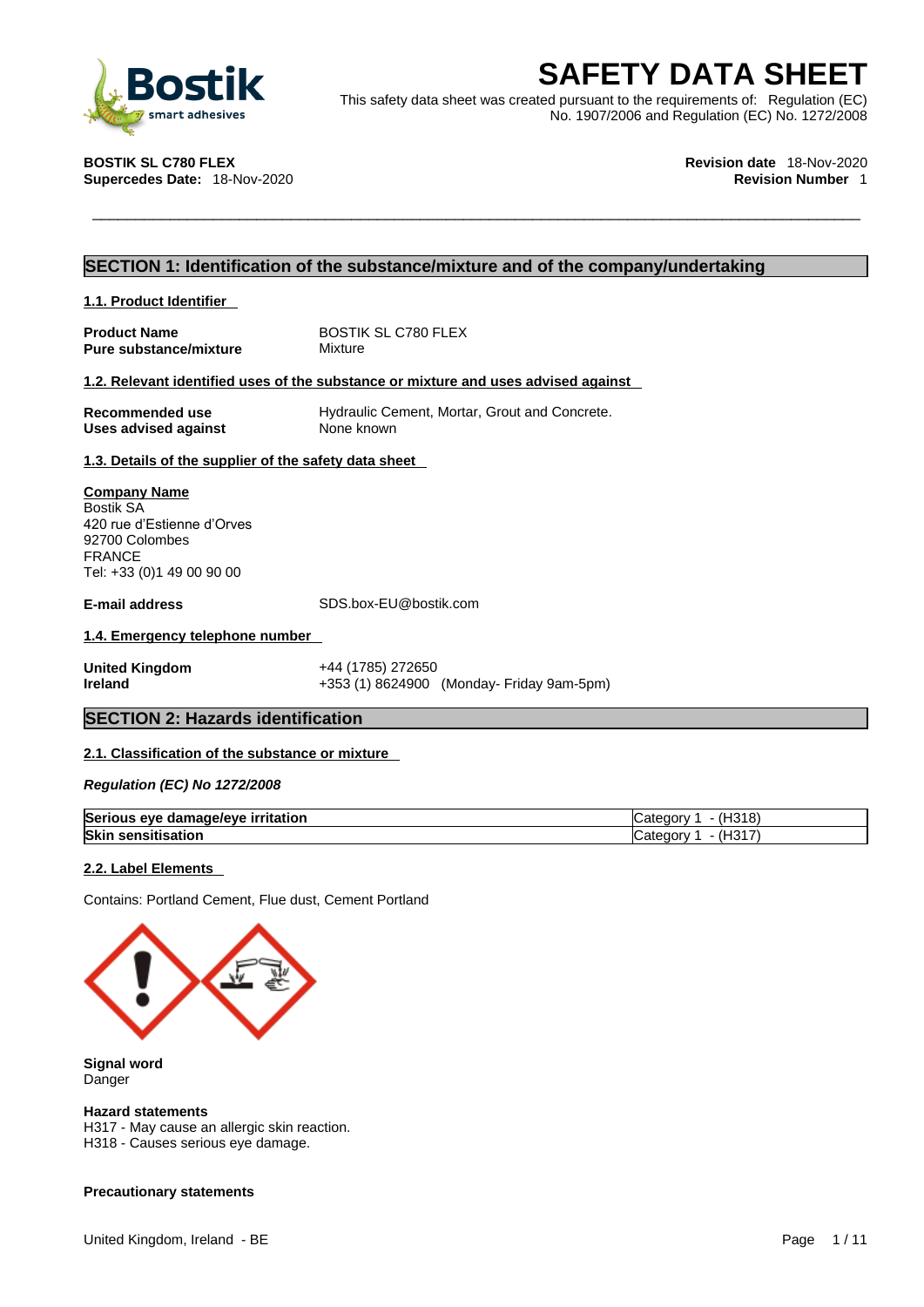\_\_\_\_\_\_\_\_\_\_\_\_\_\_\_\_\_\_\_\_\_\_\_\_\_\_\_\_\_\_\_\_\_\_\_\_\_\_\_\_\_\_\_\_\_\_\_\_\_\_\_\_\_\_\_\_\_\_\_\_\_\_\_\_\_\_\_\_\_\_\_\_\_\_\_\_\_\_\_\_\_\_\_\_\_\_\_\_\_ **BOSTIK SL C780 FLEX Revision date** 18-Nov-2020 **Supercedes Date:** 18-Nov-2020 **Revision Number** 1

P101 - If medical advice is needed, have product container or label at hand.

P102 - Keep out of reach of children.

P264 - Wash skin thoroughly after handling.

P280 - Wear protective gloves and eye/face protection.

P305 + P351 + P338 - IF IN EYES: Rinse cautiously with water for several minutes. Remove contact lenses, if present and easy to do. Continue rinsing.

P310 - Immediately call a POISON CENTER or doctor.

P333 + P313 - If skin irritation or rash occurs: Get medical advice/attention.

P501 - Dispose of contents/ container to an approved waste disposal plant.

#### **2.3. Other Hazards**

Frequent inhalation of large quantities of cement dust over a long period of time increases the risk of developing lung disease When cement reacts with water a strong alkaline solution is produced. Prolonged contact with wet cement or wet concrete may cause serious burns because they develop without pain being felt e.g. when kneeling in wet cement even when wearing trousers

#### **PBT & vPvB**

This mixture contains no substance considered to be persistent, bioaccumulating or toxic (PBT). This mixture contains no substance considered to be very persistent nor very bioaccumulating (vPvB).

#### **SECTION 3: Composition/information on ingredients**

#### **3.1 Substances**

Not applicable

#### **3.2 Mixtures**

| <b>Chemical name</b>          | EC No.    | <b>CAS No</b> | Weight-%  | <b>Classification</b><br>according to<br><b>Regulation (EC)</b><br>No. 1272/2008<br>[CLP]        | <b>Specific</b><br>concentration limit<br>(SCL) | <b>REACH</b><br><b>Registration</b><br><b>Number</b> |
|-------------------------------|-----------|---------------|-----------|--------------------------------------------------------------------------------------------------|-------------------------------------------------|------------------------------------------------------|
| Quartz                        | 238-878-4 | 14808-60-7    | $40 - 80$ | Λ                                                                                                |                                                 | [4]                                                  |
| <b>Portland Cement</b>        | 266-043-4 | 65997-15-1    | $5 - 10$  | STOT SE 3<br>(H335)<br>Skin Irrit. 2<br>(H315)<br>Eye Dam. 1<br>(H318)<br>Skin Sens. 1<br>(H317) |                                                 | $[5]$                                                |
| Quartz (fine fraction)        | 238-878-4 | 14808-60-7    | $0.1 - 1$ | STOT RE 1<br>(H372)                                                                              |                                                 | $[4]$                                                |
| Flue dust, Cement<br>Portland | 270-659-9 | 68475-76-3    | $0.1 - 1$ | STOT SE 3<br>(H335)<br>Skin Irrit. 2<br>(H315)<br>Eye Dam. 1<br>(H318)<br>Skin Sens. 1<br>(H317) |                                                 | 01-2119486767-<br>17-XXXX                            |

NOTE [5] - This substance is exempted from registration according to the provisions of Article 2(7)(a) and Annex V of REACH

### **Full text of H- and EUH-phrases: see section 16**

Note:  $\wedge$  indicates not classified, however, the substance is listed in section 3 as it has an OEL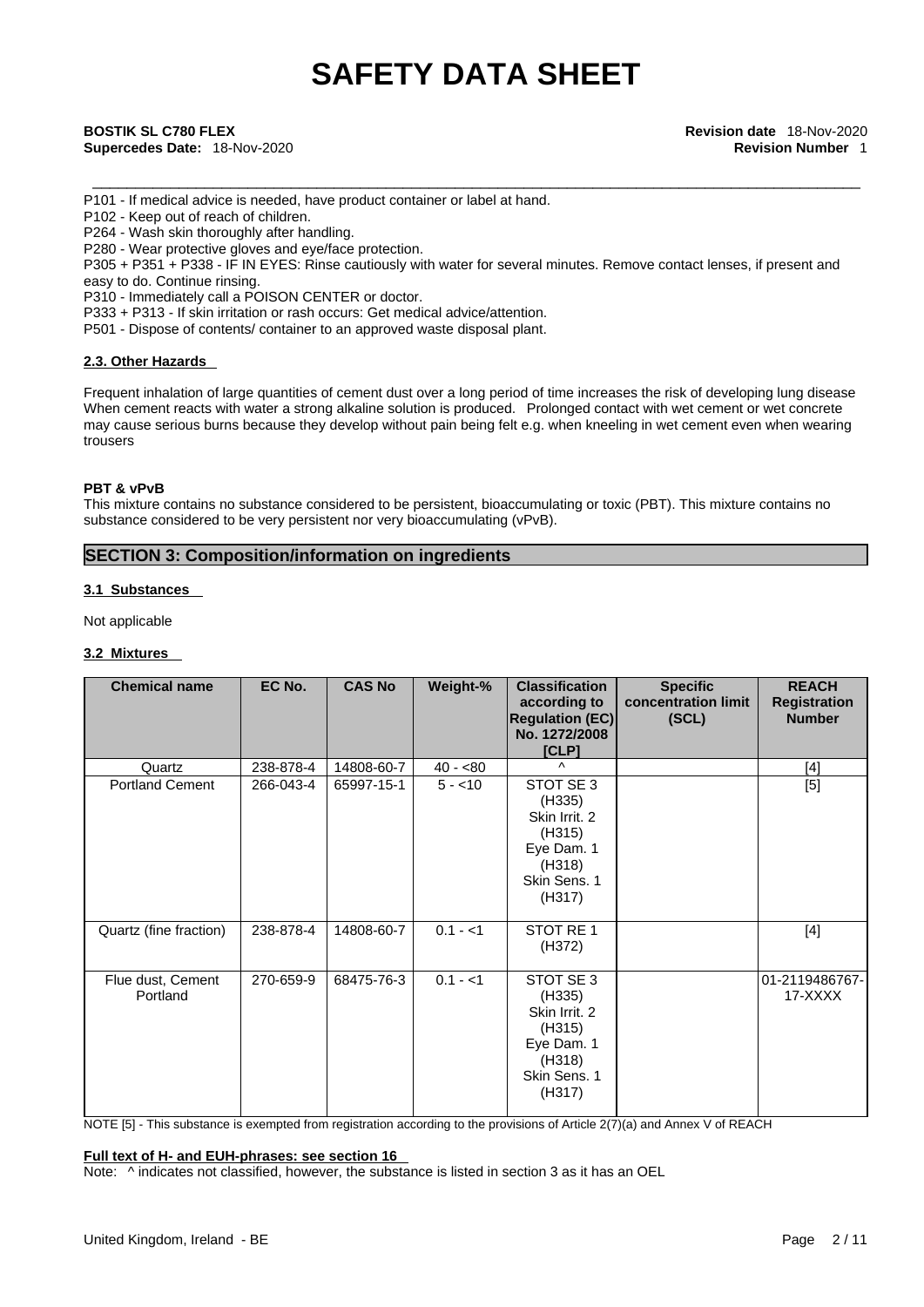## \_\_\_\_\_\_\_\_\_\_\_\_\_\_\_\_\_\_\_\_\_\_\_\_\_\_\_\_\_\_\_\_\_\_\_\_\_\_\_\_\_\_\_\_\_\_\_\_\_\_\_\_\_\_\_\_\_\_\_\_\_\_\_\_\_\_\_\_\_\_\_\_\_\_\_\_\_\_\_\_\_\_\_\_\_\_\_\_\_ **BOSTIK SL C780 FLEX Revision date** 18-Nov-2020 **Supercedes Date:** 18-Nov-2020 **Revision Number** 1

This product does not contain candidate substances of very high concern at a concentration >=0.1% (Regulation (EC) No. 1907/2006 (REACH), Article 59)

### **SECTION 4: First aid measures**

#### **4.1. Description of first aid measures**

| <b>General advice</b>                                            | Immediate medical attention is required. Show this safety data sheet to the doctor in<br>attendance.                                                                                                                                                                   |
|------------------------------------------------------------------|------------------------------------------------------------------------------------------------------------------------------------------------------------------------------------------------------------------------------------------------------------------------|
| <b>Inhalation</b>                                                | Remove to fresh air. Get medical attention immediately if symptoms occur.                                                                                                                                                                                              |
| Eye contact                                                      | Get immediate medical advice/attention. Rinse immediately with plenty of water, also<br>under the eyelids, for at least 15 minutes. Remove contact lenses, if present and easy to<br>do. Continue rinsing. Keep eye wide open while rinsing. Do not rub affected area. |
| <b>Skin contact</b>                                              | Wash off immediately with soap and plenty of water for at least 15 minutes. May cause<br>an allergic skin reaction. In the case of skin irritation or allergic reactions see a doctor.                                                                                 |
| Ingestion                                                        | Clean mouth with water and drink afterwards plenty of water. Never give anything by<br>mouth to an unconscious person. Do NOT induce vomiting. Call a doctor.                                                                                                          |
| Self-protection of the first aider                               | Avoid contact with skin, eyes or clothing. Wear personal protective clothing (see section<br>8).                                                                                                                                                                       |
| 4.2. Most important symptoms and effects, both acute and delayed |                                                                                                                                                                                                                                                                        |
| <b>Symptoms</b>                                                  | Burning sensation. Itching. Rashes. Hives. Prolonged contact may cause redness and<br>irritation.                                                                                                                                                                      |
|                                                                  | 4.3. Indication of any immediate medical attention and special treatment needed                                                                                                                                                                                        |
| Note to doctors                                                  | May cause sensitisation in susceptible persons. Treat symptomatically.                                                                                                                                                                                                 |
|                                                                  |                                                                                                                                                                                                                                                                        |

| <b>SECTION 5: Firefighting measures</b>                    |                                                                                                                                       |
|------------------------------------------------------------|---------------------------------------------------------------------------------------------------------------------------------------|
| 5.1. Extinguishing media                                   |                                                                                                                                       |
| Suitable extinguishing media                               | Use extinguishing measures that are appropriate to local circumstances and the<br>surrounding environment.                            |
| Unsuitable extinguishing media                             | Full water jet. Do not scatter spilled material with high pressure water streams.                                                     |
| 5.2. Special hazards arising from the substance or mixture |                                                                                                                                       |
| chemical                                                   | Specific hazards arising from the Product is or contains a sensitiser. May cause sensitisation by skin contact.                       |
| <b>Hazardous combustion products</b>                       | Carbon dioxide (CO2). Sulphur oxides. Silicon dioxide.                                                                                |
| 5.3. Advice for firefighters                               |                                                                                                                                       |
| Special protective equipment for<br>fire-fighters          | Firefighters should wear self-contained breathing apparatus and full firefighting turnout<br>gear. Use personal protection equipment. |

### **SECTION 6: Accidental release measures**

**6.1. Personal precautions, protective equipment and emergency procedures**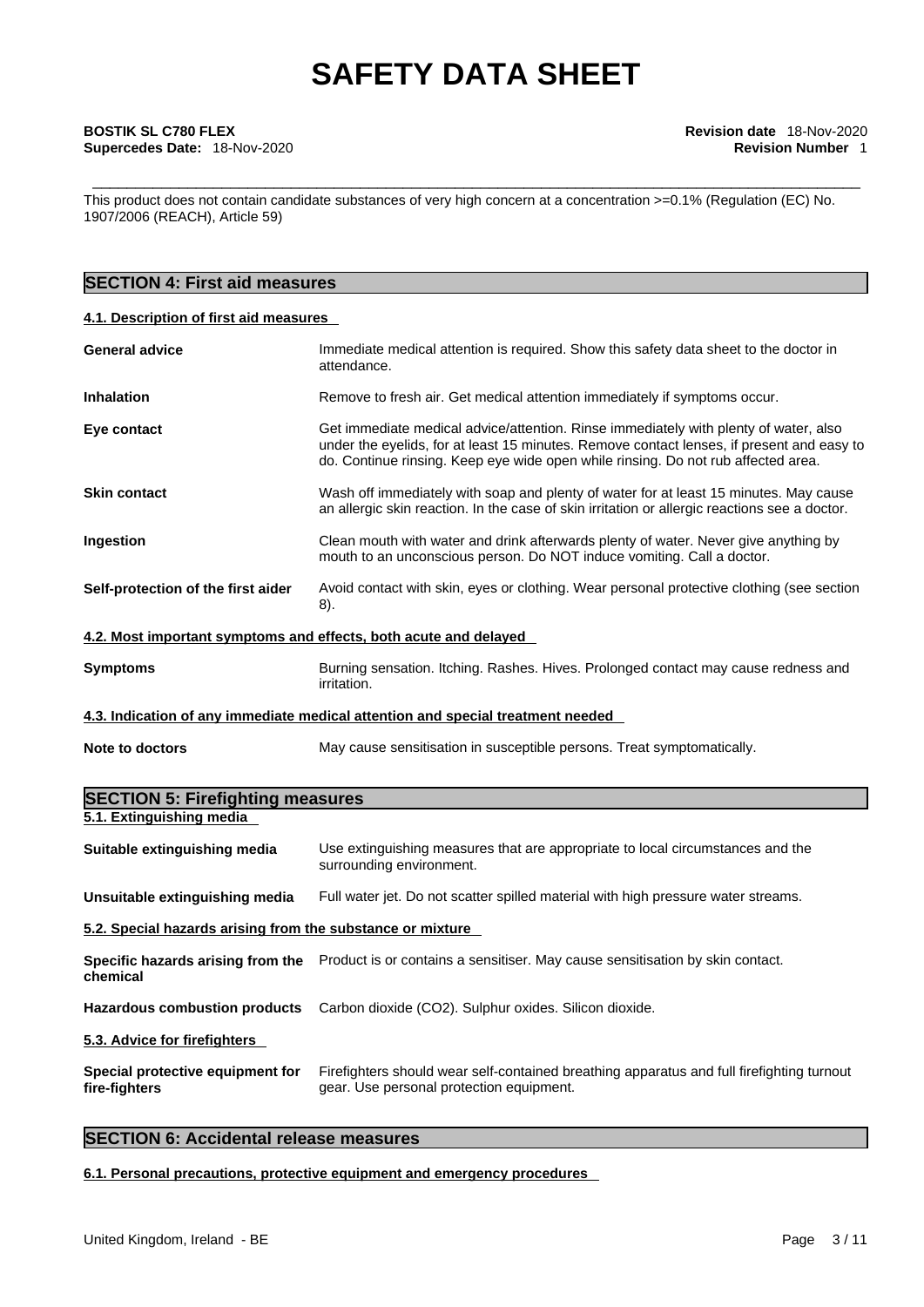# \_\_\_\_\_\_\_\_\_\_\_\_\_\_\_\_\_\_\_\_\_\_\_\_\_\_\_\_\_\_\_\_\_\_\_\_\_\_\_\_\_\_\_\_\_\_\_\_\_\_\_\_\_\_\_\_\_\_\_\_\_\_\_\_\_\_\_\_\_\_\_\_\_\_\_\_\_\_\_\_\_\_\_\_\_\_\_\_\_ **BOSTIK SL C780 FLEX Revision date** 18-Nov-2020 **Supercedes Date:** 18-Nov-2020 **Revision Number** 1

| <b>Personal precautions</b>                               | Avoid contact with skin, eyes or clothing. Ensure adequate ventilation. Use personal<br>protective equipment as required. Evacuate personnel to safe areas. Keep people away<br>from and upwind of spill/leak. |
|-----------------------------------------------------------|----------------------------------------------------------------------------------------------------------------------------------------------------------------------------------------------------------------|
| <b>Other information</b>                                  | Refer to protective measures listed in Sections 7 and 8.                                                                                                                                                       |
| For emergency responders                                  | Use personal protection recommended in Section 8.                                                                                                                                                              |
| 6.2. Environmental precautions                            |                                                                                                                                                                                                                |
| <b>Environmental precautions</b>                          | Prevent further leakage or spillage if safe to do so.                                                                                                                                                          |
| 6.3. Methods and material for containment and cleaning up |                                                                                                                                                                                                                |
| <b>Methods for containment</b>                            | Use a non-combustible material like vermiculite, sand or earth to soak up the product<br>and place into a container for later disposal.                                                                        |
| Methods for cleaning up                                   | Take up mechanically, placing in appropriate containers for disposal.                                                                                                                                          |
| 6.4. Reference to other sections                          |                                                                                                                                                                                                                |
| <b>Reference to other sections</b>                        | See section 8 for more information. See section 13 for more information.                                                                                                                                       |

### **SECTION 7: Handling and storage**

#### **7.1. Precautions for safe handling**

| Advice on safe handling                                                 | Handle in accordance with good industrial hygiene and safety practice. Avoid contact<br>with skin, eyes or clothing. Ensure adequate ventilation. In case of insufficient ventilation,<br>wear suitable respiratory equipment. Do not eat, drink or smoke when using this product.<br>Take off contaminated clothing and wash it before reuse. |
|-------------------------------------------------------------------------|------------------------------------------------------------------------------------------------------------------------------------------------------------------------------------------------------------------------------------------------------------------------------------------------------------------------------------------------|
| <b>General hygiene considerations</b>                                   | Avoid contact with skin, eyes or clothing. Wear suitable gloves and eye/face protection.<br>Do not eat, drink or smoke when using this product.                                                                                                                                                                                                |
| 7.2. Conditions for safe storage, including any incompatibilities       |                                                                                                                                                                                                                                                                                                                                                |
| <b>Storage Conditions</b>                                               | Keep containers tightly closed in a dry, cool and well-ventilated place. Store locked up.<br>Keep out of the reach of children.                                                                                                                                                                                                                |
| 7.3. Specific end use(s)                                                |                                                                                                                                                                                                                                                                                                                                                |
| <b>Specific Use(s)</b><br>Hydraulic Cement, Mortar, Grout and Concrete. |                                                                                                                                                                                                                                                                                                                                                |

**Risk Management Methods (RMM)** The information required is contained in this Safety Data Sheet.

**Other information** Observe technical data sheet.

### **SECTION 8: Exposure controls/personal protection**

#### **8.1. Control parameters**

#### **Exposure Limits**

| <b>Chemical name</b> | <b>European Union</b>     | <b>Ireland</b>                | <b>United Kingdom</b>     |
|----------------------|---------------------------|-------------------------------|---------------------------|
| Quartz               | TWA: $0.1 \text{ mg/m}^3$ | TWA: $0.1 \text{ mg/m}^3$     | TWA: $0.1 \text{ mg/m}^3$ |
| 14808-60-7           |                           | $STEL: 0.3$ ma/m <sup>3</sup> |                           |
| Limestone            |                           | TWA: $10 \text{ mg/m}^3$      | TWA: $10 \text{ mg/m}^3$  |
| 1317-65-3            |                           | TWA: $4 \text{ ma/m}^3$       | TWA: $4 \text{ ma/m}^3$   |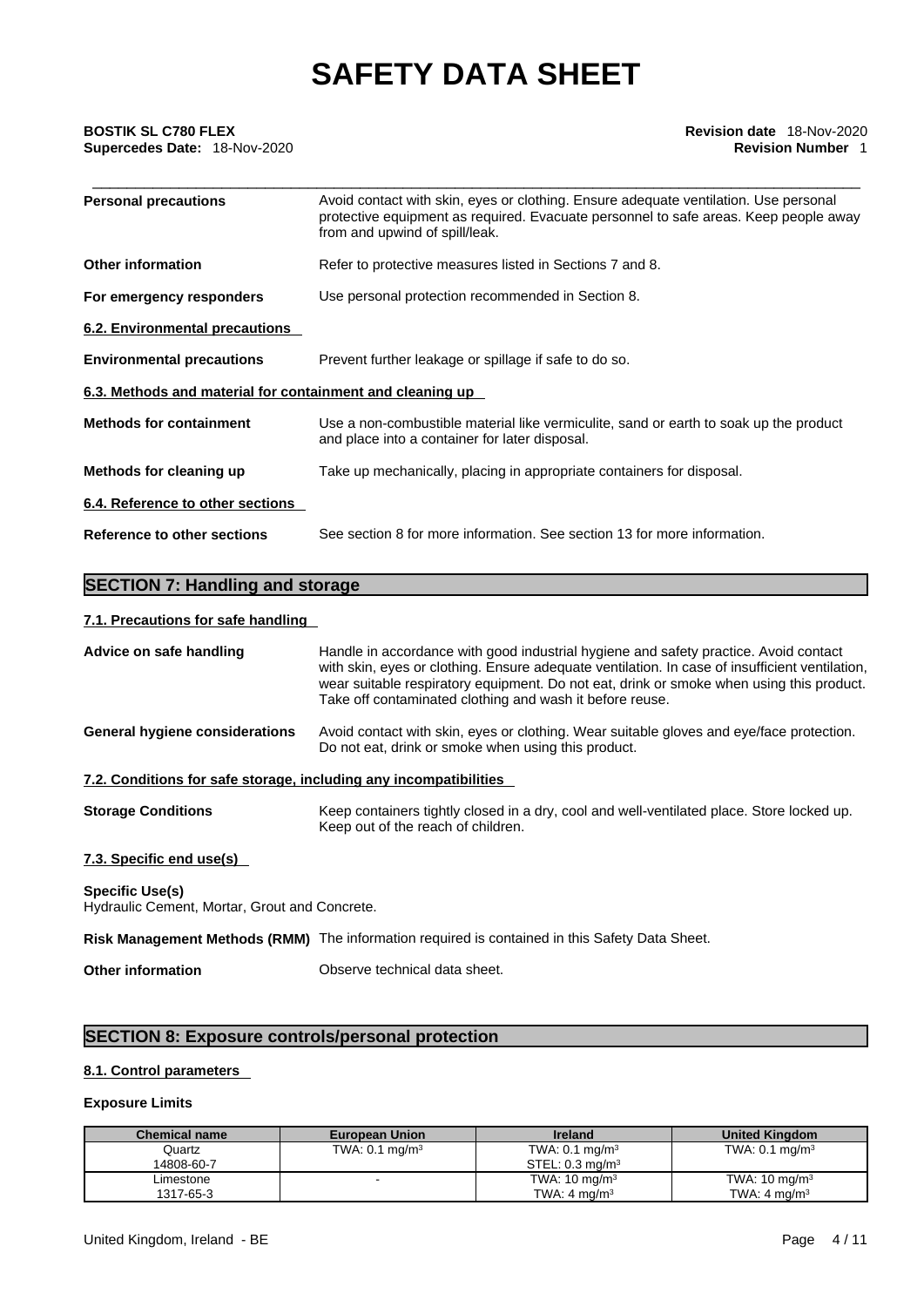# \_\_\_\_\_\_\_\_\_\_\_\_\_\_\_\_\_\_\_\_\_\_\_\_\_\_\_\_\_\_\_\_\_\_\_\_\_\_\_\_\_\_\_\_\_\_\_\_\_\_\_\_\_\_\_\_\_\_\_\_\_\_\_\_\_\_\_\_\_\_\_\_\_\_\_\_\_\_\_\_\_\_\_\_\_\_\_\_\_ **BOSTIK SL C780 FLEX Revision date** 18-Nov-2020 **Supercedes Date:** 18-Nov-2020 **Revision Number** 1

|                        |                              | STEL: $30 \text{ mg/m}^3$  | STEL: $30 \text{ mg/m}^3$  |
|------------------------|------------------------------|----------------------------|----------------------------|
|                        |                              | STEL: $12 \text{ mg/m}^3$  | STEL: $12 \text{ mg/m}^3$  |
| <b>Portland Cement</b> |                              | TWA: 1 $mq/m3$             | TWA: $10 \text{ mg/m}^3$   |
| 65997-15-1             |                              | STEL: 3 mg/m <sup>3</sup>  | TWA: $4 \text{ mg/m}^3$    |
|                        |                              |                            | STEL: $30 \text{ mg/m}^3$  |
|                        |                              |                            | STEL: $12 \text{ mg/m}^3$  |
| Calcium sulfate        |                              | TWA: $10 \text{ mg/m}^3$   |                            |
| 7778-18-9              |                              | STEL: 30 mg/m <sup>3</sup> |                            |
| Dust                   |                              | TWA: $10 \text{ mg/m}^3$   | TWA: $10 \text{ mg/m}^3$   |
| RR-12364-8             |                              | TWA: $4 \text{ mg/m}^3$    | TWA: $4 \text{ mg/m}^3$    |
|                        |                              |                            | STEL: 30 mg/m <sup>3</sup> |
|                        |                              |                            | STEL: $12 \text{ mg/m}^3$  |
| Quartz (fine fraction) | TWA: $0.1$ mg/m <sup>3</sup> | TWA: $0.1 \text{ mg/m}^3$  | TWA: $0.1 \text{ mg/m}^3$  |
| 14808-60-7             |                              | STEL: $0.3 \text{ mg/m}^3$ |                            |

**Derived No Effect Level (DNEL)** No information available

### **Derived No Effect Level (DNEL)**

**Predicted No Effect Concentration** No information available. **(PNEC)** 

**8.2. Exposure controls** 

| <b>Engineering controls</b>          | Ensure adequate ventilation, especially in confined areas.                                                                                                                                                                                                                                                                                                                                                                                                            |
|--------------------------------------|-----------------------------------------------------------------------------------------------------------------------------------------------------------------------------------------------------------------------------------------------------------------------------------------------------------------------------------------------------------------------------------------------------------------------------------------------------------------------|
| <b>Personal Protective Equipment</b> |                                                                                                                                                                                                                                                                                                                                                                                                                                                                       |
| <b>Eye/face protection</b>           | Tight sealing safety goggles. Face protection shield. Wear safety glasses with side<br>shields (or goggles).                                                                                                                                                                                                                                                                                                                                                          |
| <b>Hand protection</b>               | For operations where prolonged or repeated skin contact may occur, impervious gloves<br>should be worn. Gloves made of plastic or rubber. Gloves should be replaced regularly<br>and if there is any sign of damage to the glove material.                                                                                                                                                                                                                            |
| Skin and body protection             | Suitable protective clothing. Wear impervious protective clothing, including boots, gloves,<br>lab coat, apron or coveralls, as appropriate, to prevent skin contact. Wear chemical<br>resistant clothing such as gloves, apron, boots or whole bodysuits made from neoprene,<br>as appropriate. Rubber boots. Gloves made of plastic or rubber. Avoid contact with skin,<br>eyes or clothing. Wear appropriate personal protective clothing to prevent skin contact. |
| <b>Respiratory protection</b>        | No protective equipment is needed under normal use conditions. If exposure limits are<br>exceeded or irritation is experienced, ventilation and evacuation may be required. Avoid<br>generation of dust.                                                                                                                                                                                                                                                              |
| <b>Recommended filter type:</b>      | with filter for particulates.                                                                                                                                                                                                                                                                                                                                                                                                                                         |
|                                      | $\mathcal{L}$ , and $\mathcal{L}$ , and $\mathcal{L}$ , and $\mathcal{L}$ , and $\mathcal{L}$ , and $\mathcal{L}$ , and $\mathcal{L}$ , and $\mathcal{L}$ , and $\mathcal{L}$ , and $\mathcal{L}$ , and $\mathcal{L}$ , and $\mathcal{L}$ , and $\mathcal{L}$ , and $\mathcal{L}$ , and $\mathcal{L}$ ,                                                                                                                                                               |

**Environmental exposure controls** Do not allow into any sewer, on the ground or into any body of water.

### **SECTION 9: Physical and chemical properties**

#### **9.1. Information on basic physical and chemical properties**

| Solid                    |                                              |
|--------------------------|----------------------------------------------|
| Powder                   |                                              |
| Grey Brown               |                                              |
| Odourless                |                                              |
| No information available |                                              |
| <b>Values</b>            | Remarks • Method                             |
|                          | 11.5                                         |
|                          | Melting point / freezing Not applicable . °C |
|                          | point                                        |
|                          | . °C<br><b>Boiling point / boiling</b>       |
|                          | range                                        |
|                          | Not applicable.                              |

Not applicable **Flash point** approx . °C Not applicable **Evaporation rate** Not applicable .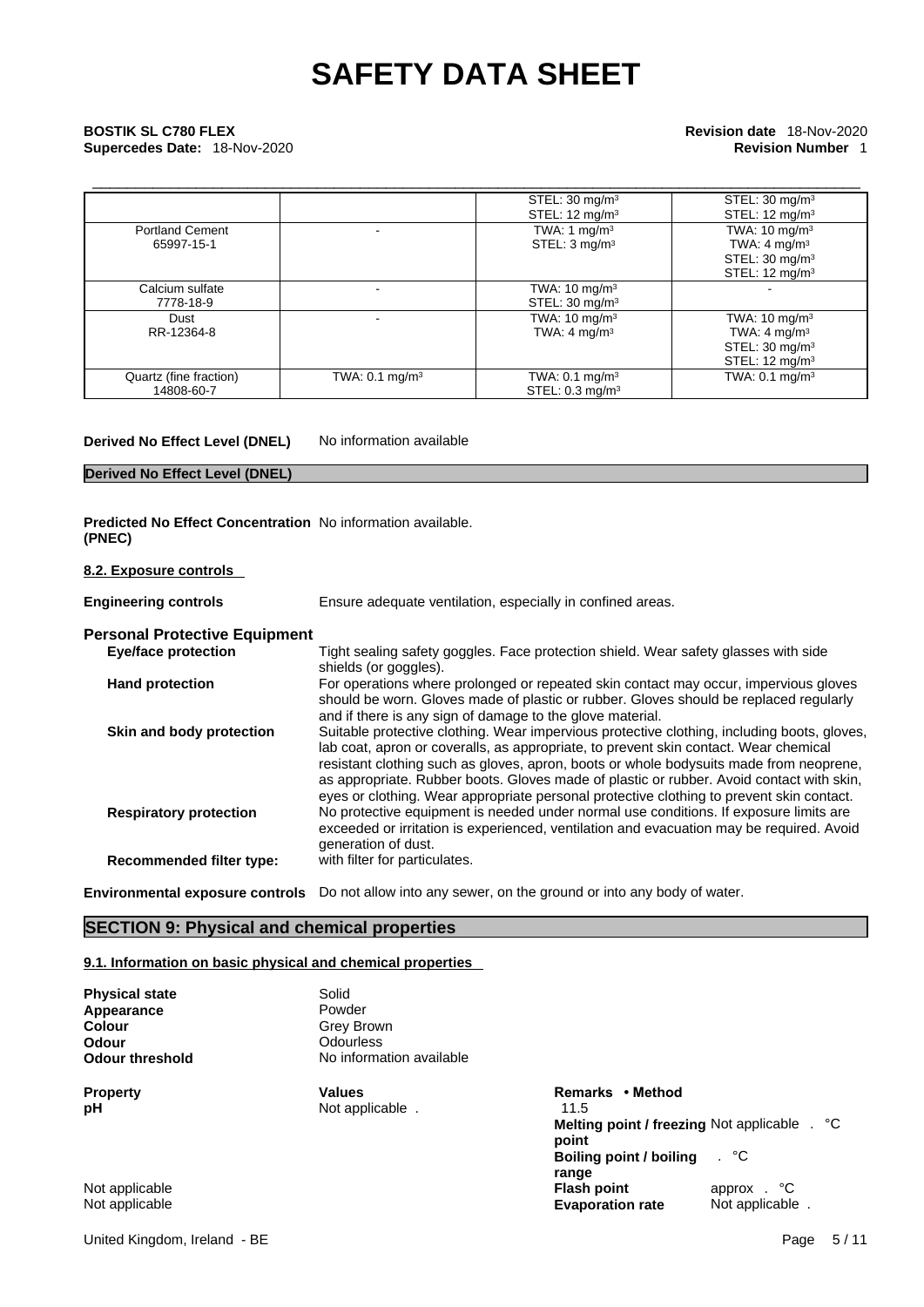\_\_\_\_\_\_\_\_\_\_\_\_\_\_\_\_\_\_\_\_\_\_\_\_\_\_\_\_\_\_\_\_\_\_\_\_\_\_\_\_\_\_\_\_\_\_\_\_\_\_\_\_\_\_\_\_\_\_\_\_\_\_\_\_\_\_\_\_\_\_\_\_\_\_\_\_\_\_\_\_\_\_\_\_\_\_\_\_\_ **BOSTIK SL C780 FLEX Revision date** 18-Nov-2020 **Supercedes Date:** 18-Nov-2020 **Revision Number** 1

| Flammability (solid,<br>gas)<br><b>Flammability Limit in</b> | No data available                                                    |
|--------------------------------------------------------------|----------------------------------------------------------------------|
| Air                                                          |                                                                      |
|                                                              |                                                                      |
|                                                              | <b>Upper flammability or No data available</b>                       |
| explosive limits                                             |                                                                      |
| explosive limits                                             | Lower flammability or No data available                              |
| Vapour pressure                                              | No data available                                                    |
|                                                              | Relative vapour density No data available                            |
| <b>Relative density</b>                                      | 1.4                                                                  |
| <b>Water solubility</b>                                      | Cement based products<br>react and solidify in<br>contact with water |
| Solubility(ies)                                              | No data available                                                    |
| <b>Partition coefficient</b>                                 | No data available                                                    |
| Autoignition<br>temperature                                  | No data available                                                    |
| <b>Decomposition</b><br>temperature                          | No data available                                                    |
| <b>Kinematic viscosity</b>                                   | Not applicable . mm <sup>2</sup> /s                                  |
| <b>Dynamic viscosity</b>                                     | Not applicable.                                                      |
|                                                              |                                                                      |

**Explosive properties**<br> **Oxidising properties**<br> **Oxidising properties**<br> **No data available Oxidising properties** 

**9.2. Other information Softening Point** Not relevant<br> **VOC Content (%)** No information

**Solid content (%)** 100 **VOC Content (%)**<br> **Density**<br> **Content (%)**<br> **Content Content Content Content Content Content Content Content Content Content Content Content Content Content Content Content Content Cont** 1.5 g/cm<sup>3</sup>

### **SECTION 10: Stability and reactivity**

| 10.1. Reactivity                                                                                |                                                                                      |  |  |
|-------------------------------------------------------------------------------------------------|--------------------------------------------------------------------------------------|--|--|
| <b>Reactivity</b>                                                                               | No information available.                                                            |  |  |
| 10.2. Chemical stability                                                                        |                                                                                      |  |  |
| <b>Stability</b>                                                                                | Stable under normal conditions.                                                      |  |  |
| <b>Explosion data</b><br>Sensitivity to mechanical<br>impact<br>Sensitivity to static discharge | None.<br>None.                                                                       |  |  |
| 10.3. Possibility of hazardous reactions                                                        |                                                                                      |  |  |
| Possibility of hazardous reactions None under normal processing.                                |                                                                                      |  |  |
| 10.4. Conditions to avoid                                                                       |                                                                                      |  |  |
| <b>Conditions to avoid</b>                                                                      | None known based on information supplied.                                            |  |  |
| 10.5. Incompatible materials                                                                    |                                                                                      |  |  |
| Incompatible materials                                                                          | Strong acids. Strong bases. Strong oxidising agents.                                 |  |  |
| 10.6. Hazardous decomposition products                                                          |                                                                                      |  |  |
| <b>Hazardous decomposition</b>                                                                  | Thermal decomposition can lead to release of irritating and toxic gases and vapours. |  |  |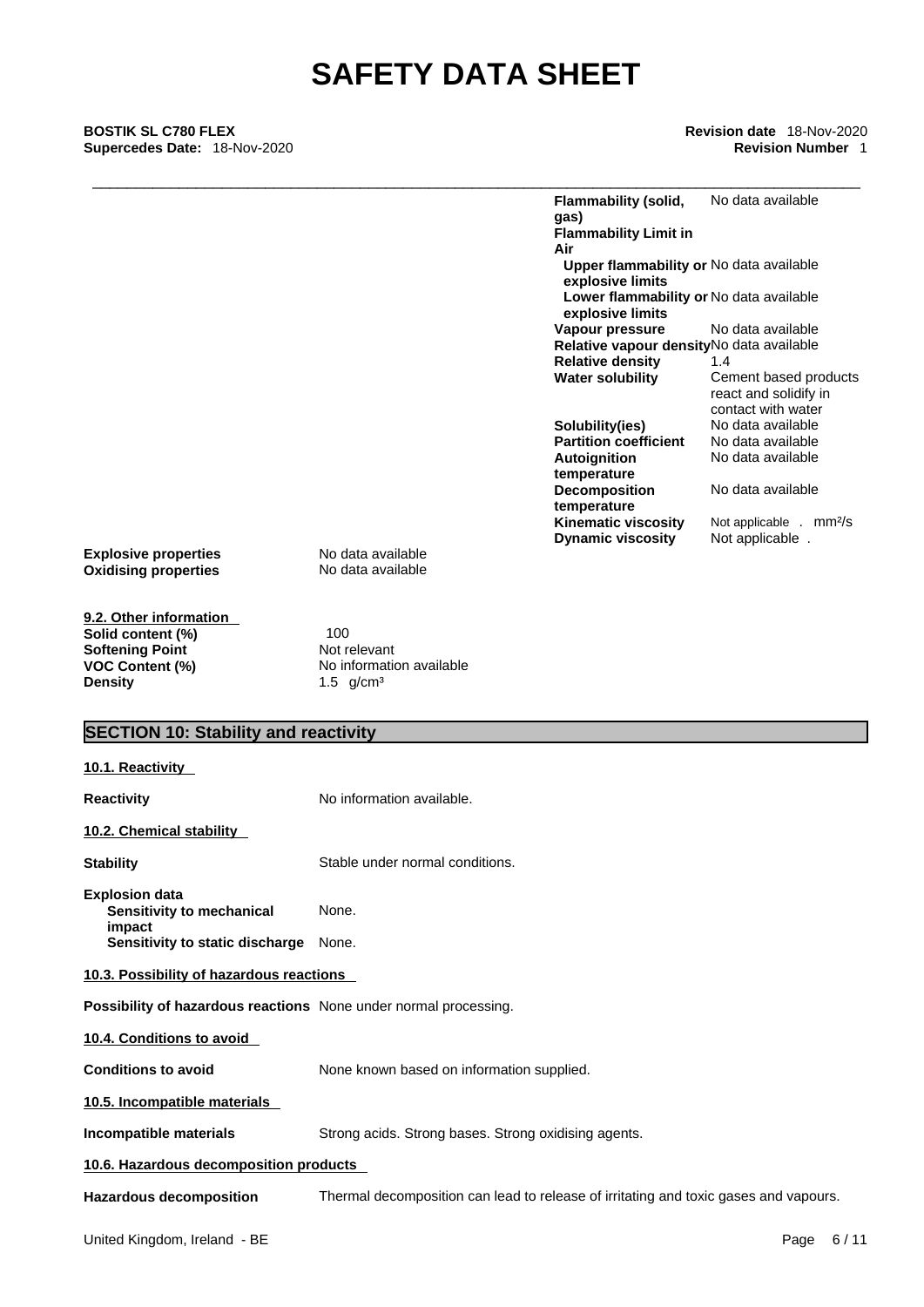**products** 

### **SECTION 11: Toxicological information**

#### **11.1. Information on toxicological effects**

| Information on likely routes of exposure |
|------------------------------------------|
|------------------------------------------|

#### **Product Information** .

| <b>Inhalation</b>   | Specific test data for the substance or mixture is not available.                                                                                                                                                                                                                       |
|---------------------|-----------------------------------------------------------------------------------------------------------------------------------------------------------------------------------------------------------------------------------------------------------------------------------------|
| Eye contact         | Specific test data for the substance or mixture is not available. Causes serious eye<br>damage. May cause irreversible damage to eyes.                                                                                                                                                  |
| <b>Skin contact</b> | May cause irritation. May cause sensitisation by skin contact. Repeated or prolonged<br>skin contact may cause allergic reactions with susceptible persons. (based on<br>components). Specific test data for the substance or mixture is not available. Causes<br>mild skin irritation. |
| Ingestion           | Specific test data for the substance or mixture is not available. Ingestion may cause<br>gastrointestinal irritation, nausea, vomiting and diarrhoea.                                                                                                                                   |

**Symptoms Redness. Burning. May cause blindness. Itching. Rashes. Hives. Prolonged contact may** cause redness and irritation.

#### **Numerical measures of toxicity**

#### **Acute toxicity**

**The following values are calculated based on chapter 3.1 of the GHS document**

#### **Component Information**

| Chemical name                        | Oral LD50                    | Dermal LD50      | Inhalation LC50 |
|--------------------------------------|------------------------------|------------------|-----------------|
| Quartz<br>14808-60-7                 | >2000 mg/kg (Rattus)         |                  |                 |
| <b>Portland Cement</b><br>65997-15-1 | LD50 $>$ 2000 mg/Kg (Rattus) | LD50 >2000 mg/Kg |                 |
| Quartz (fine fraction)<br>14808-60-7 | >2000 mg/kg (Rattus)         |                  |                 |

### **Delayed and immediate effects as well as chronic effects from short and long-term exposure**

| <b>Skin corrosion/irritation</b>         | Classification based on data available for ingredients. May cause skin irritation.                  |
|------------------------------------------|-----------------------------------------------------------------------------------------------------|
| Serious eye damage/eye irritation        | Classification based on data available for ingredients. Causes burns. Causes serious<br>eye damage. |
| <b>Respiratory or skin sensitisation</b> | May cause sensitisation by skin contact.                                                            |
| Germ cell mutagenicity                   | Based on available data, the classification criteria are not met.                                   |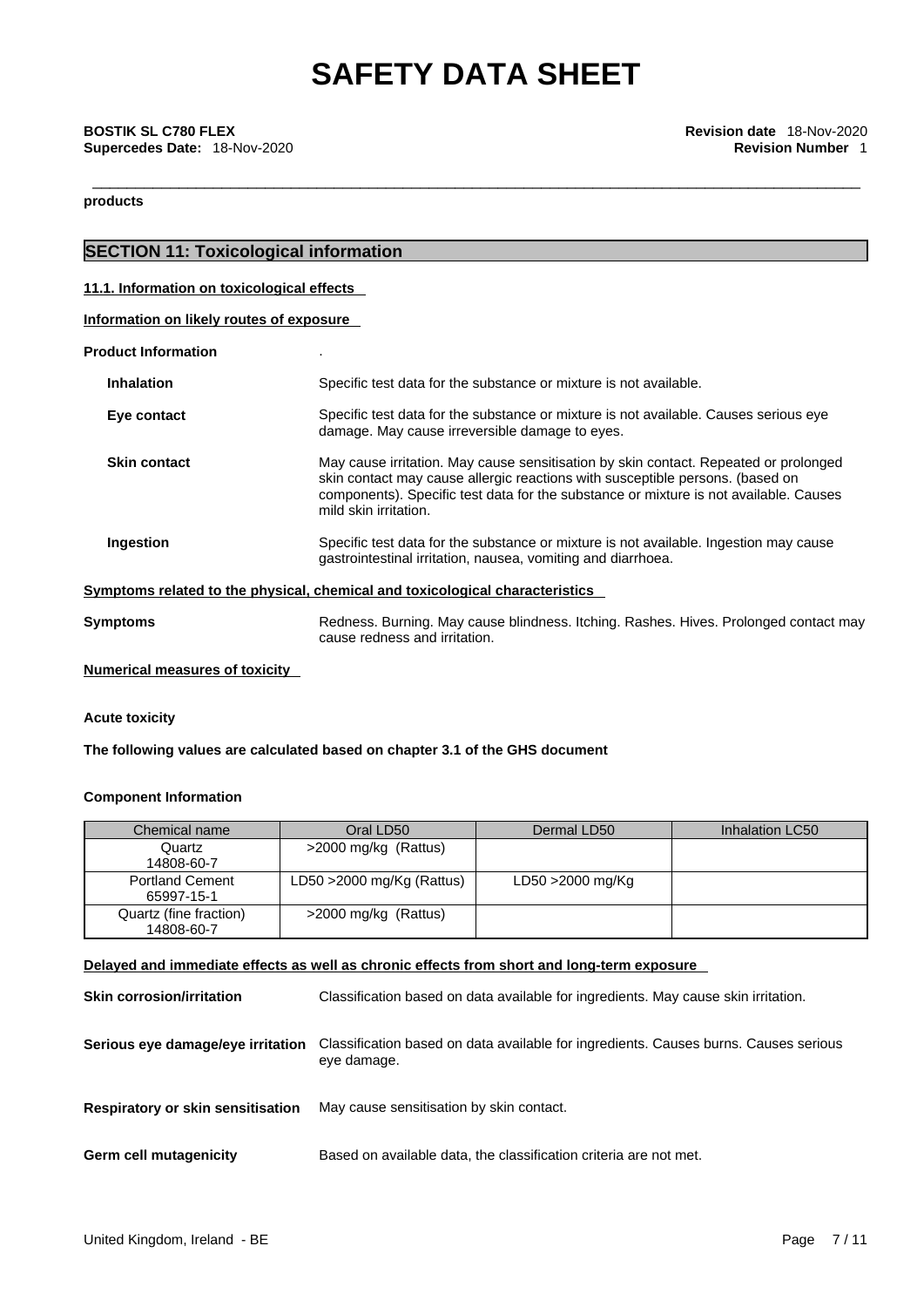| Carcinogenicity                 | Based on available data, the classification criteria are not met. |  |
|---------------------------------|-------------------------------------------------------------------|--|
| <b>Reproductive toxicity</b>    | Based on available data, the classification criteria are not met. |  |
| <b>STOT - single exposure</b>   | Based on available data, the classification criteria are not met. |  |
| <b>STOT - repeated exposure</b> | Based on available data, the classification criteria are not met. |  |
| <b>Aspiration hazard</b>        | Based on available data, the classification criteria are not met. |  |

### **SECTION 12: Ecological information**

#### **12.1. Toxicity**

**Ecotoxicity** .

#### **12.2. Persistence and degradability**

**Persistence and degradability** No information available.

#### **12.3. Bioaccumulative potential**

**Bioaccumulation** There is no data for this product.

| Chemical name       | $\cdots$<br>Partition<br>coefficient | Bioconcentration factor (BCF) |
|---------------------|--------------------------------------|-------------------------------|
| Quartz<br>4808-60-7 |                                      |                               |

#### **12.4. Mobility in soil**

**Mobility in soil** No information available.

### **12.5. Results of PBT and vPvB assessment**

**PBT and vPvB assessment** . The components in this formulation do not meet the criteria for classification as PBT or vPvB.

| Chemical name l                          | PBT and vPvB assessment       |
|------------------------------------------|-------------------------------|
| Flue dust, Cement Portland<br>68475-76-3 | PBT assessment does not apply |

#### **12.6. Other adverse effects**

**Other adverse effects** No information available.

.

### **SECTION 13: Disposal considerations**

#### **13.1. Waste treatment methods**

| Waste from residues/unused | Dispose of contents/container in accordance with local, regional, national, and |
|----------------------------|---------------------------------------------------------------------------------|
| products                   | international regulations as applicable.                                        |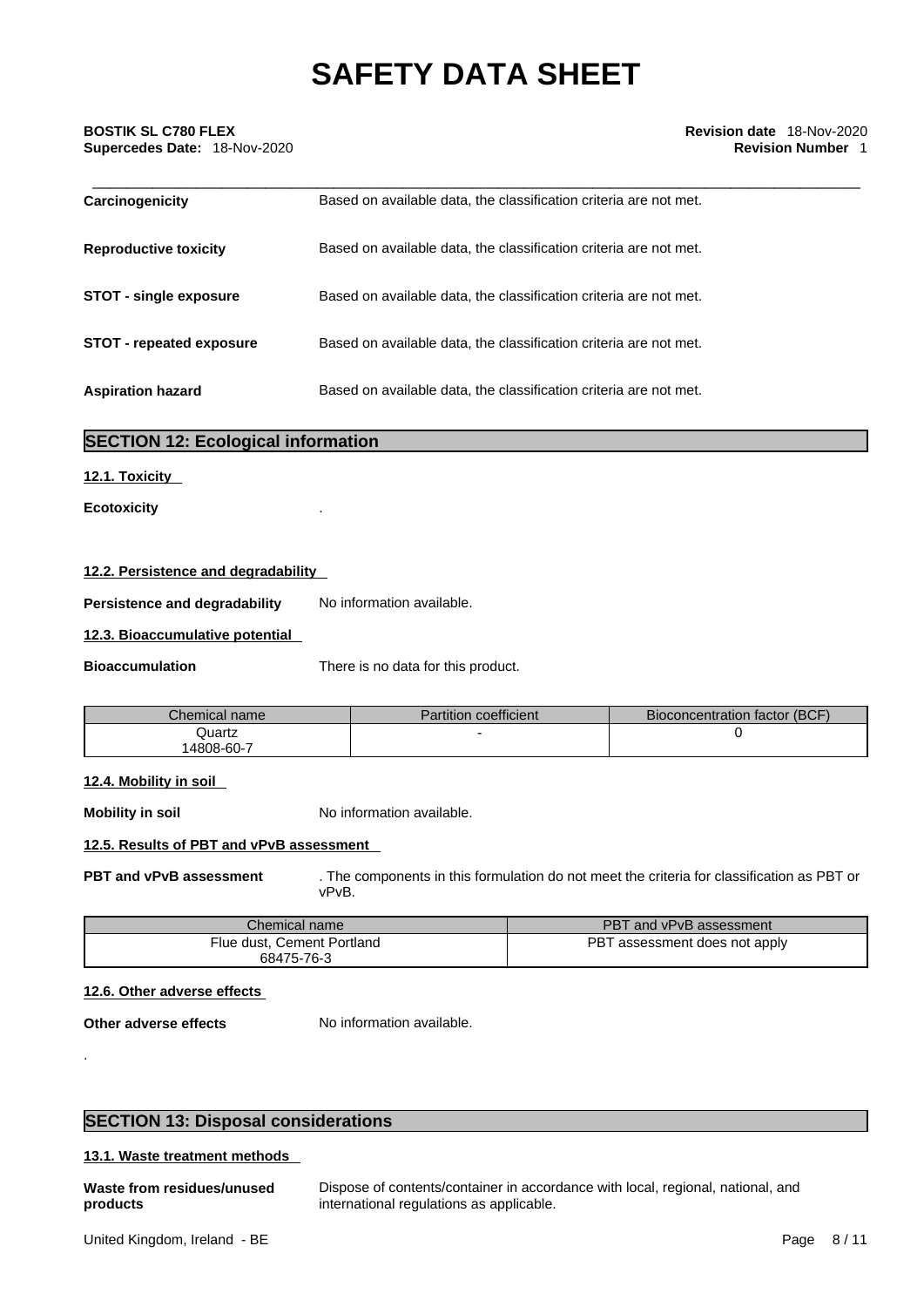| Contaminated packaging          | Do not reuse empty containers. Handle contaminated packages in the same way as the<br>product itself.              |
|---------------------------------|--------------------------------------------------------------------------------------------------------------------|
| <b>European Waste Cataloque</b> | 17 09 04 mixed construction and demolition wastes other than those mentioned in 17 09<br>01, 17 09 02 and 17 09 03 |
| <b>Other information</b>        | Waste codes should be assigned by the user based on the application for which the<br>product was used.             |

#### **SECTION 14: Transport information**

|             | Land transport (ADR/RID)<br>14.1 UN number or ID number<br>14.2 Proper Shipping Name<br>14.3 Transport hazard class(es)<br>14.4 Packing group<br>14.5 Environmental hazards<br><b>14.6 Special Provisions</b> | Not regulated<br>Not regulated<br>Not regulated<br>Not regulated<br>Not applicable<br>None |                |
|-------------|---------------------------------------------------------------------------------------------------------------------------------------------------------------------------------------------------------------|--------------------------------------------------------------------------------------------|----------------|
| <b>IMDG</b> |                                                                                                                                                                                                               |                                                                                            |                |
|             | 14.1 UN number or ID number                                                                                                                                                                                   | Not regulated                                                                              |                |
|             | 14.2 Proper Shipping Name                                                                                                                                                                                     | Not regulated                                                                              |                |
|             | 14.3 Transport hazard class(es)                                                                                                                                                                               | Not regulated                                                                              |                |
|             | 14.4 Packing group                                                                                                                                                                                            | Not regulated                                                                              |                |
|             | 14.5 Marine pollutant                                                                                                                                                                                         | NΡ                                                                                         |                |
|             | <b>14.6 Special Provisions</b>                                                                                                                                                                                | None                                                                                       |                |
|             |                                                                                                                                                                                                               | 14.7 Transport in bulk according to Annex II of MARPOL and the IBC Code                    | Not applicable |

### **Air transport (ICAO-TI / IATA-DGR)**

| 14.1 UN number or ID number     | Not regulated  |
|---------------------------------|----------------|
| 14.2 Proper Shipping Name       | Not regulated  |
| 14.3 Transport hazard class(es) | Not regulated  |
| 14.4 Packing group              | Not regulated  |
| 14.5 Environmental hazards      | Not applicable |
| <b>14.6 Special Provisions</b>  | None           |
|                                 |                |

### **Section 15: REGULATORY INFORMATION**

#### **15.1. Safety, health and environmental regulations/legislation specific for the substance or mixture**

#### **European Union**

Take note of Directive 98/24/EC on the protection of the health and safety of workers from the risks related to chemical agents at work

Check whether measures in accordance with Directive 94/33/EC for the protection of young people at work must be taken.

Take note of Directive 92/85/EC on the protection of pregnant and breastfeeding women at work

#### **Registration, Evaluation, Authorization, and Restriction of Chemicals (REACh) Regulation (EC 1907/2006)**

#### **SVHC: Substances of Very High Concern for Authorisation:**

This product does not contain candidate substances of very high concern at a concentration >=0.1% (Regulation (EC) No. 1907/2006 (REACH), Article 59)

#### **EU-REACH (1907/2006) - Annex XVII - Substances subject to Restriction**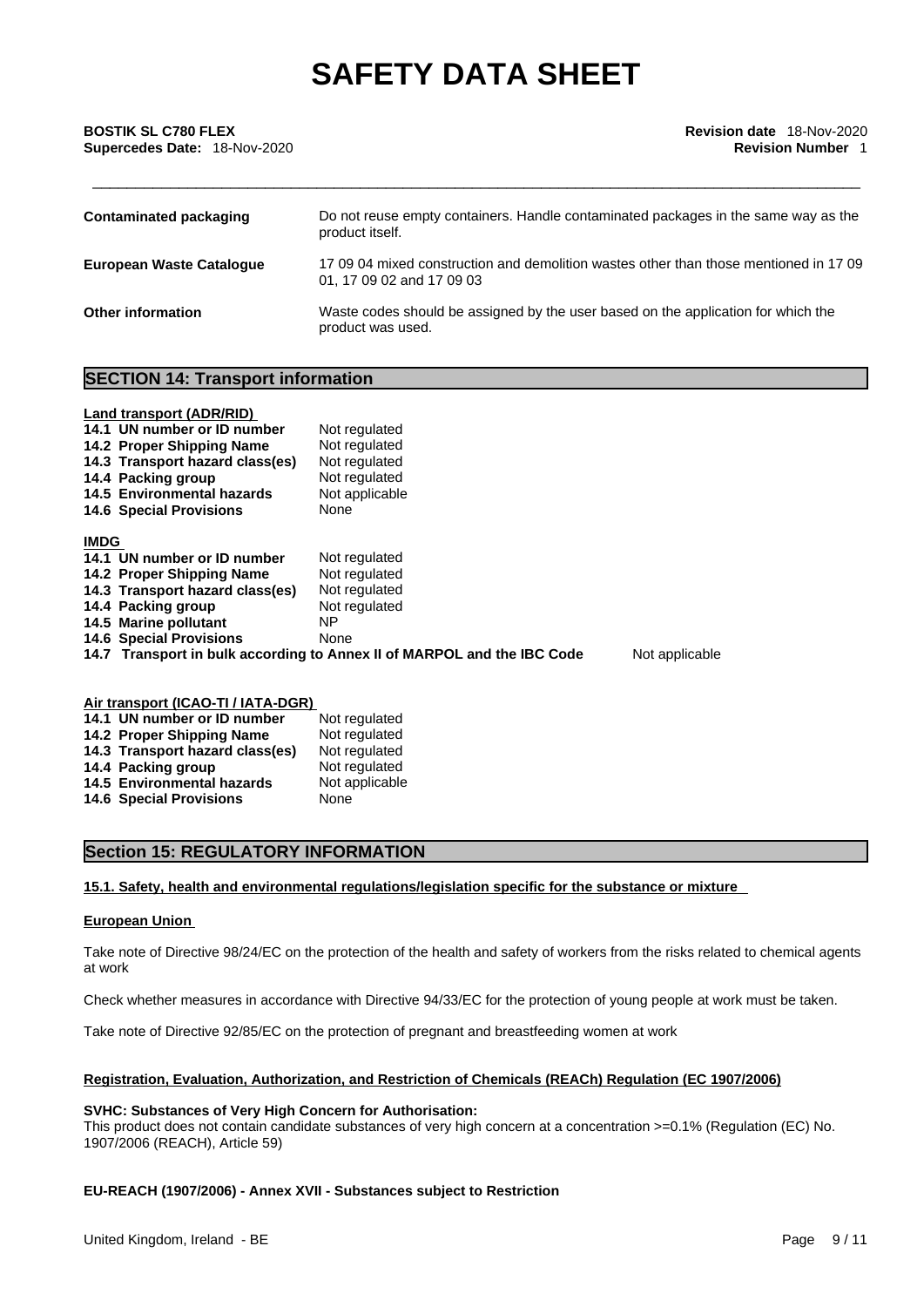# \_\_\_\_\_\_\_\_\_\_\_\_\_\_\_\_\_\_\_\_\_\_\_\_\_\_\_\_\_\_\_\_\_\_\_\_\_\_\_\_\_\_\_\_\_\_\_\_\_\_\_\_\_\_\_\_\_\_\_\_\_\_\_\_\_\_\_\_\_\_\_\_\_\_\_\_\_\_\_\_\_\_\_\_\_\_\_\_\_ **BOSTIK SL C780 FLEX Revision date** 18-Nov-2020 **Supercedes Date:** 18-Nov-2020 **Revision Number** 1

This product contains one or more substance(s) subject to restriction (Regulation (EC) No. 1907/2006 (REACH), Annex XVII).

| Chemical name      | <b>CAS No</b> | Restricted substance per REACH<br>Annex XVII |
|--------------------|---------------|----------------------------------------------|
| Cement<br>Portland | 65997-15-1    |                                              |

**47** where product supplied with reducing agent the packaging must be marked with the storage conditions and storage period appropriate to maintaining the activity of the reducing agent to keep the content of soluble chromium VI below 2mg/Kg.

#### **Substance subject to authorisation per REACH Annex XIV**

This product does not contain substances subject to authorisation (Regulation (EC) No. 1907/2006 (REACH), Annex XIV)

**Ozone-depleting substances (ODS) regulation (EC) 1005/2009** Not applicable

## **Persistent Organic Pollutants**

Not applicable

#### **National regulations**

#### **15.2. Chemical safety assessment**

Chemical Safety Assessments have been carried out by the Reach registrants for substances registered at >10 tpa. No Chemical Safety Assessment has been carried out for this mixture

### **SECTION 16: Other information**

#### **Key or legend to abbreviations and acronyms used in the safety data sheet**

#### **Full text of H-Statements referred to under section 3**

H315 - Causes skin irritation

- H317 May cause an allergic skin reaction
- H318 Causes serious eye damage
- H335 May cause respiratory irritation
- H372 Causes damage to organs through prolonged or repeated exposure

| Legend      |                                                           |
|-------------|-----------------------------------------------------------|
| TWA         | TWA (time-weighted average)                               |
| <b>STEL</b> | STEL (Short Term Exposure Limit)                          |
| Ceiling     | Ceiling Limit Value                                       |
| $\star$     | Skin designation                                          |
| <b>SVHC</b> | Substance(s) of Very High Concern                         |
| <b>PBT</b>  | Persistent, Bioaccumulative, and Toxic (PBT) Chemicals    |
| vPvB        | Very Persistent and very Bioaccumulative (vPvB) Chemicals |
| STOT RE     | Specific target organ toxicity - Repeated exposure        |
| STOT SE     | Specific target organ toxicity - Single exposure          |
| EWC         | European Waste Catalogue                                  |

| Key literature references and sources for data |  |
|------------------------------------------------|--|
| No information available                       |  |

| <b>Prepared By</b>   | <b>Product Safety &amp; Regulatory Affairs</b> |
|----------------------|------------------------------------------------|
| <b>Revision date</b> | 18-Nov-2020                                    |